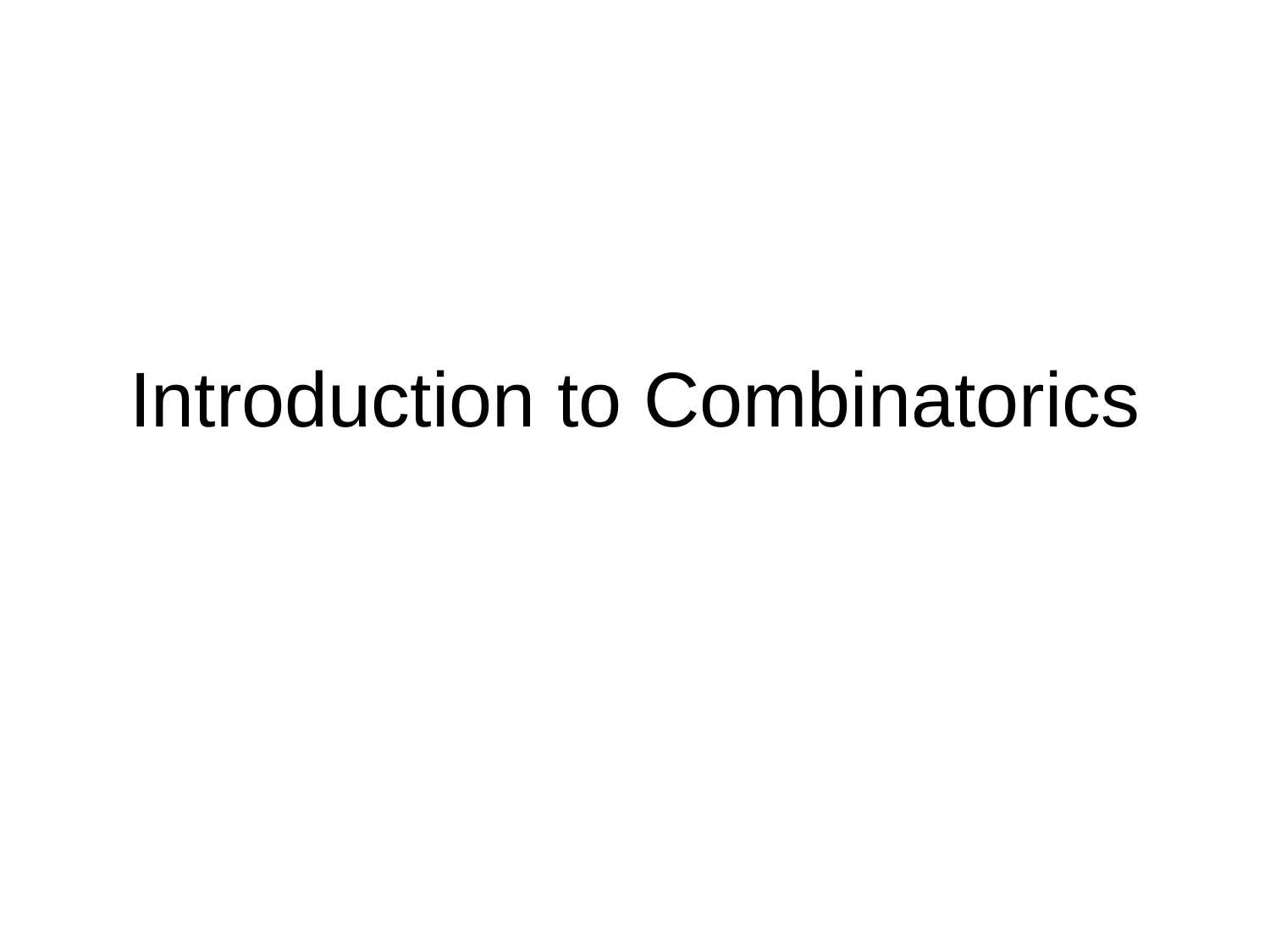# The Fundamental Principle of **Counting**

- The total number of possible outcomes of a series of decisions (i.e. making selections from various categories) is found by multiplying the number of choices for each decision (or category).
- Example1: The Pick 3 Lottery.
	- How many possible Pick 3 numbers are there? (You can repeat digits).
	- Each digit in the Pick 3 ranges from 0 to 9, thus there are 10 digits to choose from.
	- Therefore, there  $10 \times 10 \times 10 = 1000$  Pick 3 numbers.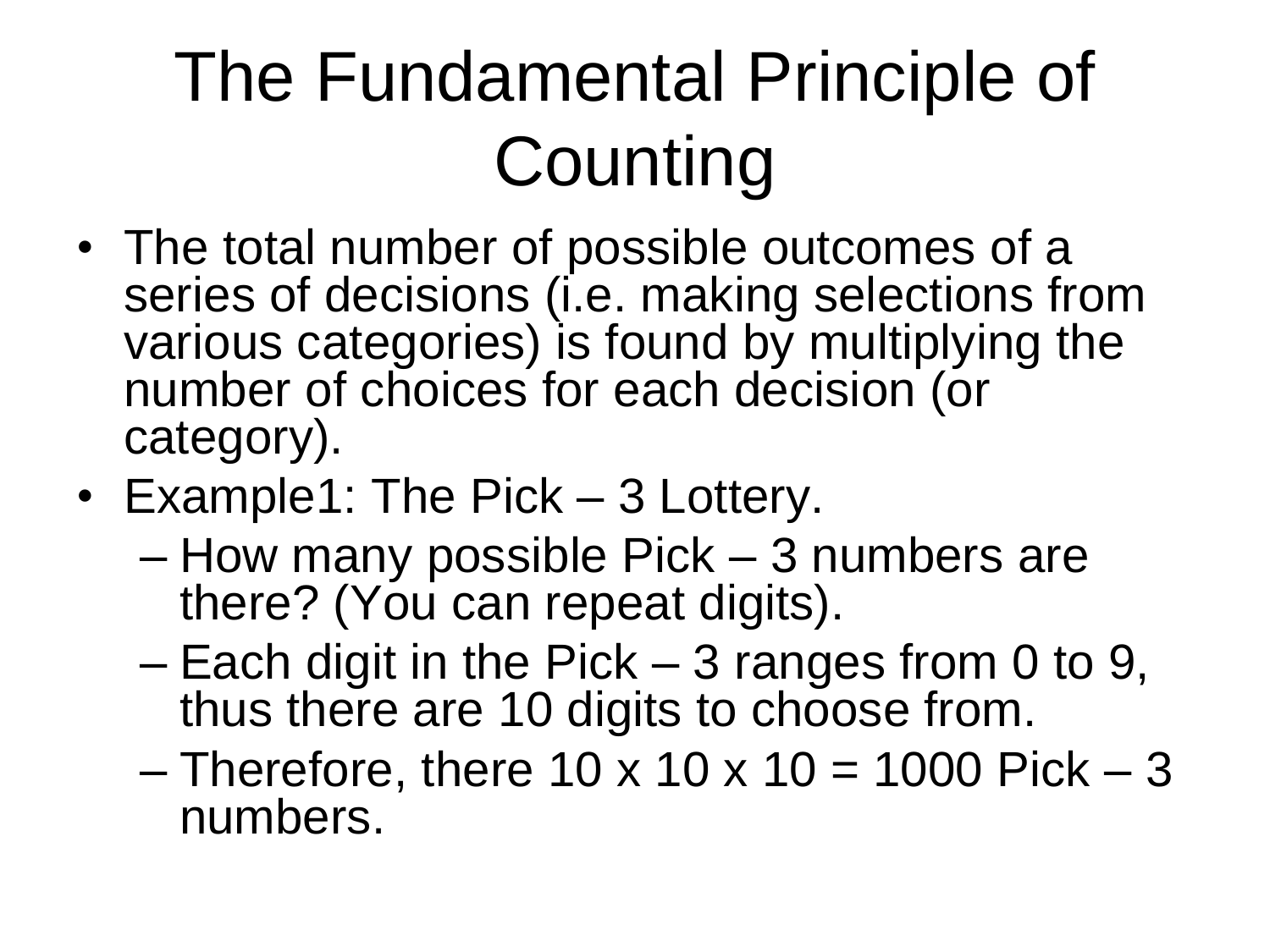### Example 2: Arizona License plates

- How many possible Arizona license plates are there given that the first 3 places on the plate are letters (Caps only) and the last 3 places are digits (0 thru 9)?
- Answer: Since there are 6 places on a AZ plate we have 6 categories. 3 categories are letters 3 are digits. Since there are 26 letters and 10 digits the answer is:
- 26 x 26 x 26 x 10 x 10 x 10 = 17,576,000.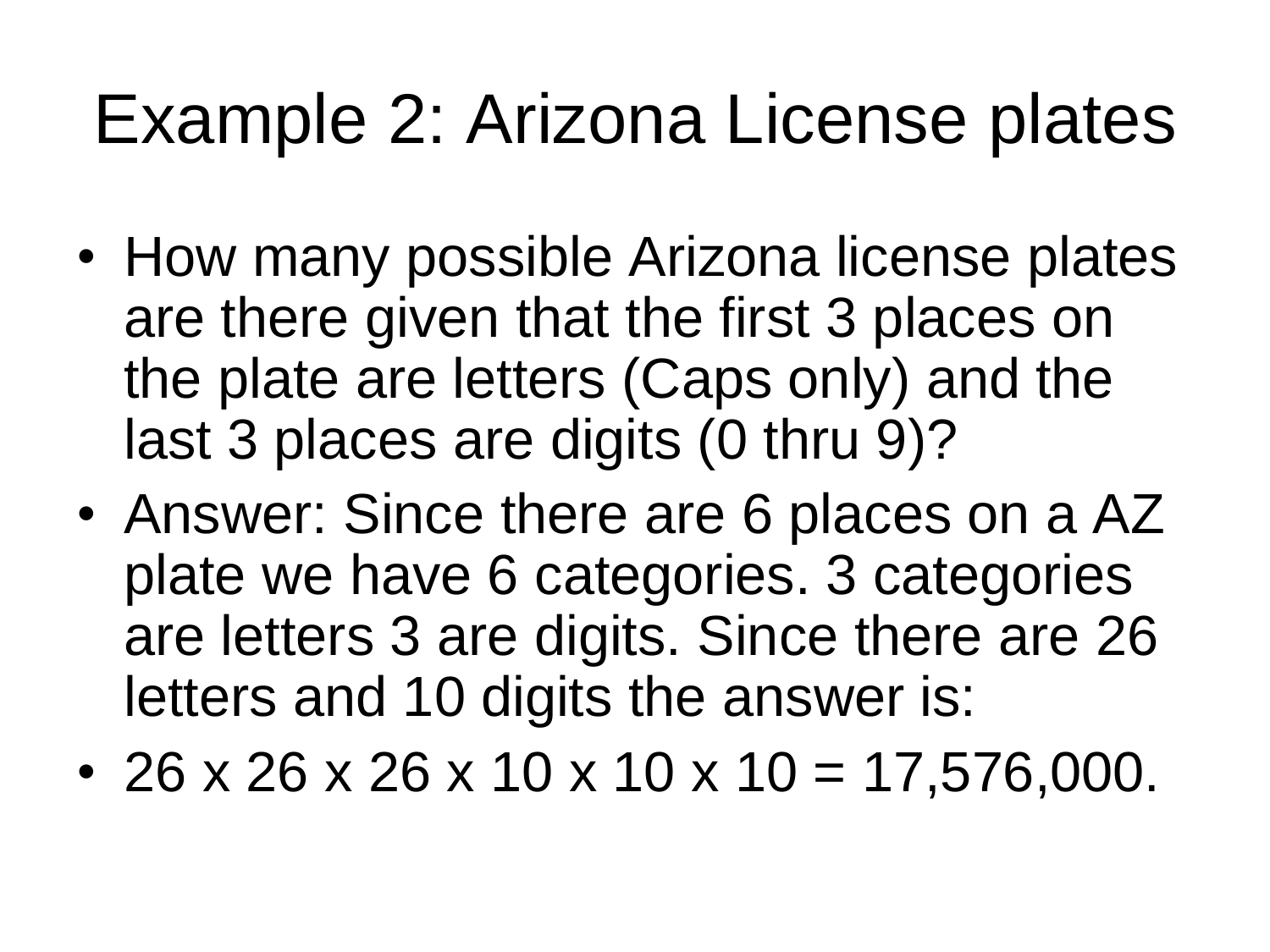### Example 3: Number of rows in a truth table.

- Each simple statement has 2 choices true or false.
- Let's say I have one simple statement, then that statement is true or false, hence a truth table with 2 rows.
- If I have two simple statements then each statement can be true or false so the number of rows would be  $2 \times 2 = 4$
- If I have three simple statements then the number of rows is  $2 \times 2 \times 2 = 8$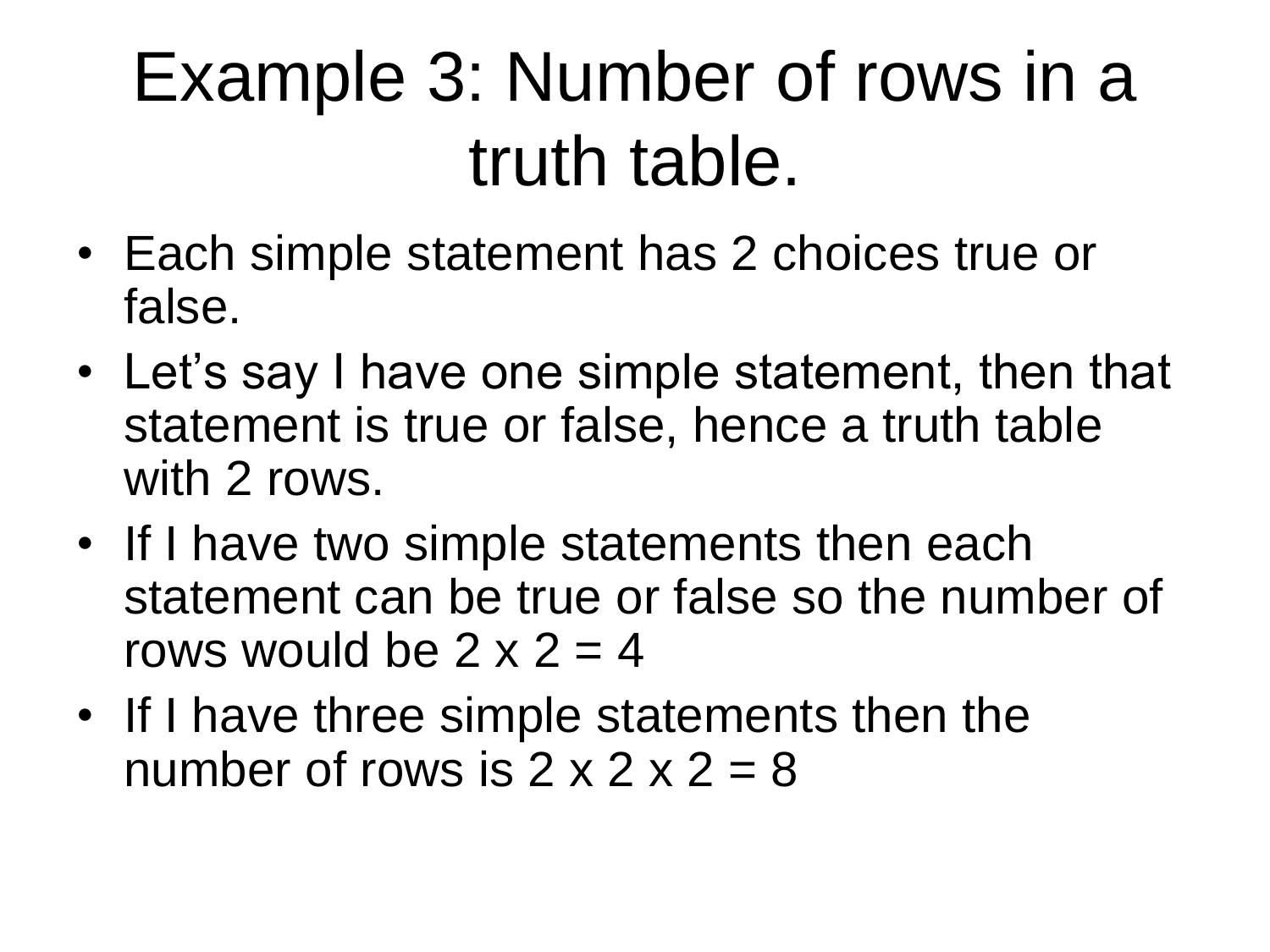# Factorials

- Factorials are a short-hand way of writing out a string of multiplications.
- The symbol for factorial is the exclamation point !
- Five factorial is  $5! = 5 \times 4 \times 3 \times 2 \times 1 = 120$
- If n is a positive integer, then n factorial is defined as

$$
n! = n \times (n - 1) \times (n - 2) \dots \times 2 \times 1.
$$

• As a special case  $0! = 1$ .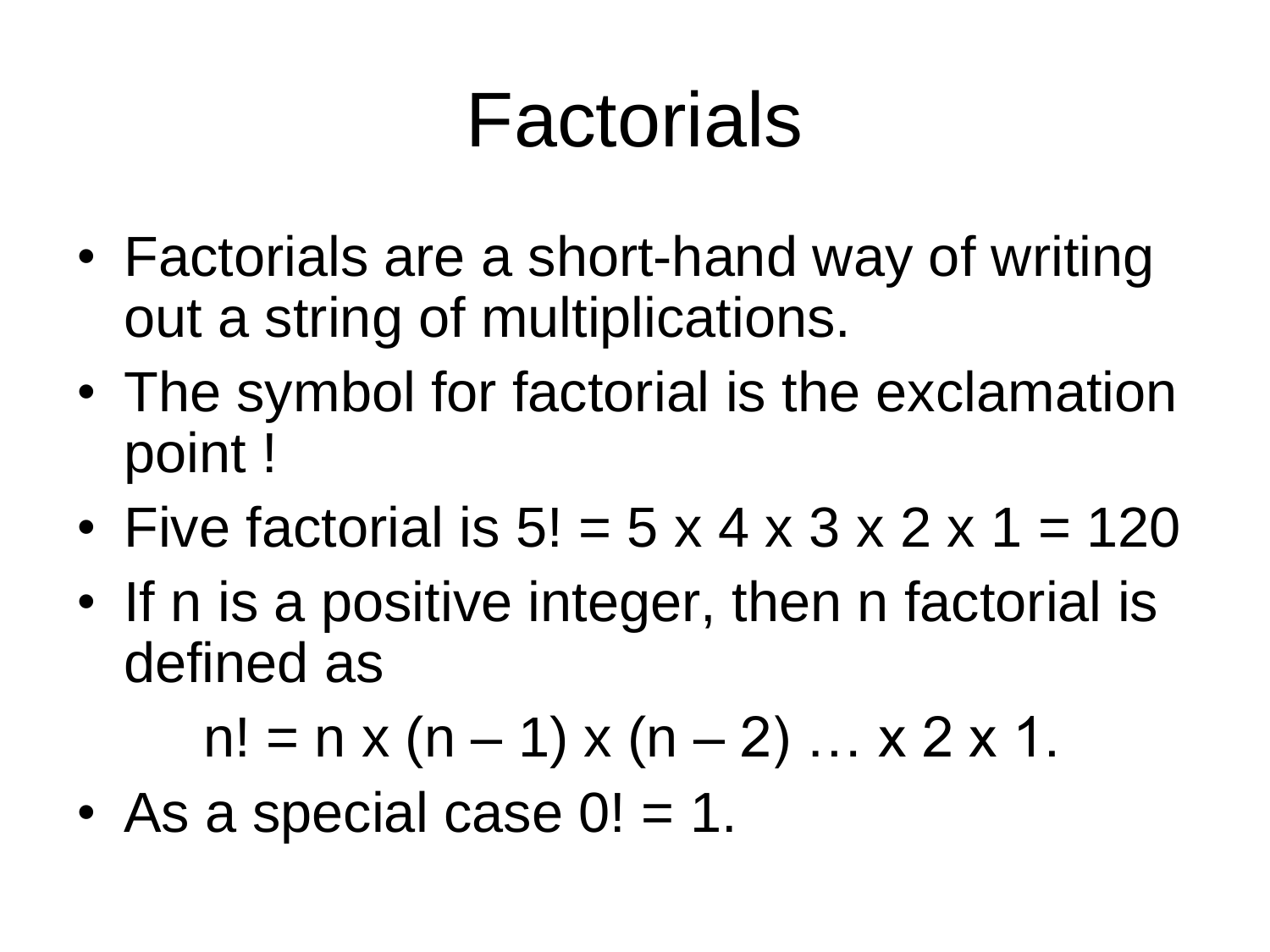## Examples of factorials

- $Q! = 1$
- $1! = 1$
- $2! = 2 \times 1 = 2$
- $3! = 3 \times 2 \times 1 = 6$
- $4! = 4 \times 3 \times 2 \times 1 = 24$
- $5! = 5 \times 4 \times 3 \times 2 \times 1 = 120$
- 6! = 6 x 5 x 4 x 3 x 2 x 1 = 720
- $7! = 7 \times 6 \times 5 \times 4 \times 3 \times 2 \times 1 = 5,040$
- 8! =  $8 \times 7 \times 6 \times 5 \times 4 \times 3 \times 2 \times 1 = 40,320$
- 9! =  $9 \times 8 \times 7 \times 6 \times 5 \times 4 \times 3 \times 2 \times 1 = 362,880$
- $10! = 10 \times 9 \times 8 \times 7 \times 6 \times 5 \times 4 \times 3 \times 2 \times 1 = 3,628,800$
- Wow! They start out slow but get big very fast.